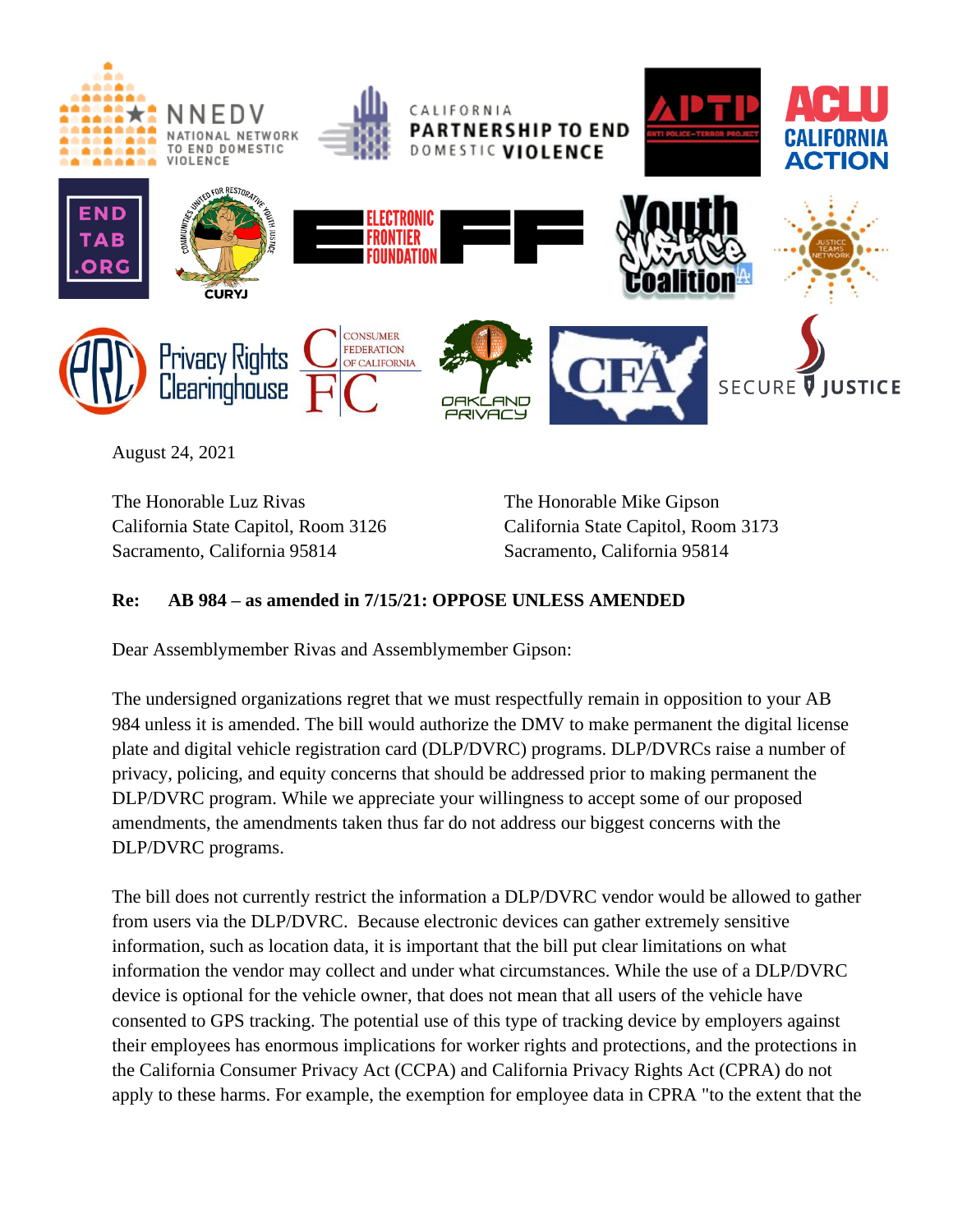natural person's personal information is collected and used by the business solely within the context of the natural person's role or former role as a job applicant to, [or] an employee of…that business" relies on the employee being able to know if and when an employer has shared their personal information (thus transforming it from exempted personal information to covered personal information). But without the rights of access to that information, it is unclear how an employee would be able to know if an employer has shared their personal information. The CCPA and CPRA guarantee rights to a consumer, but in this case, the consumer would be the vehicle owner and it is unclear that any driver not the owner of the vehicle would have the rights guaranteed to consumers, such as the right to have the vendor delete information generated from their use of another person's vehicle with a digital license plate. Furthermore, the CCPA and CPRA lock in exceptions for employee data until 2023.

This tracking impacts not only employees but also other vulnerable populations. For example, ICE could locate undocumented Californians based on the tracking in their DLP/DVRC device as they have with other surveillance technologies, and people in domestic violence situations could be tracked by their abuser without their knowledge. The bill's requirement that the vehicle owner must be provided with a DLP/DVRC option that does not include vehicle location technology is insufficient because it does not address location tracking of drivers who may not be the vehicle owner and it ignores the other invasive tracking and surveillance that these technologies could include. Likewise, the requirement that the digital license plate display a visual indication that tracking surveillance technology is in active use provides insufficient protections because it relies on the faulty assumptions that the driver will know the license plate may track them; that the driver will know what the visual indication means; and that the driver can opt to avoid this tracking by opting not to use the vehicle. The bill's silence on what form digital vehicle registration cards could take is especially troubling as it leaves open the door for phone apps that display the digital vehicle registration card, and which could track the location of employees not only at work but at all times, as well as potentially any other activity or personal information stored on the phone. To address these concerns, the bill should be amended to prohibit the vendor or devices from collecting any information other than what is necessary to display evidence of registration compliance.

The bill further authorizes increased surveillance of drivers by requiring that alternative license plates be readable by automated license plate readers (ALPRs). ALPR cameras, mounted on top of patrol cars and on city streets, can scan as many as 1,800 license plate per minute, day or night, allowing one squad car to record more than 14,000 plates during the course of a single shift. When that data of where a vehicle was at a particular time is put into a database, combined with other scans of that same plate on other public roads, it can reveal not only where a person lives and works, but also their political and religious beliefs, social and sexual habits, visits to the doctor, and associations with others. Multiple studies have shown that more than 99% of license plate scans collected have no relation to any law enforcement matter. Yet this information is shared all over the country – including with ICE – and kept for years despite having no connection to illegal activity.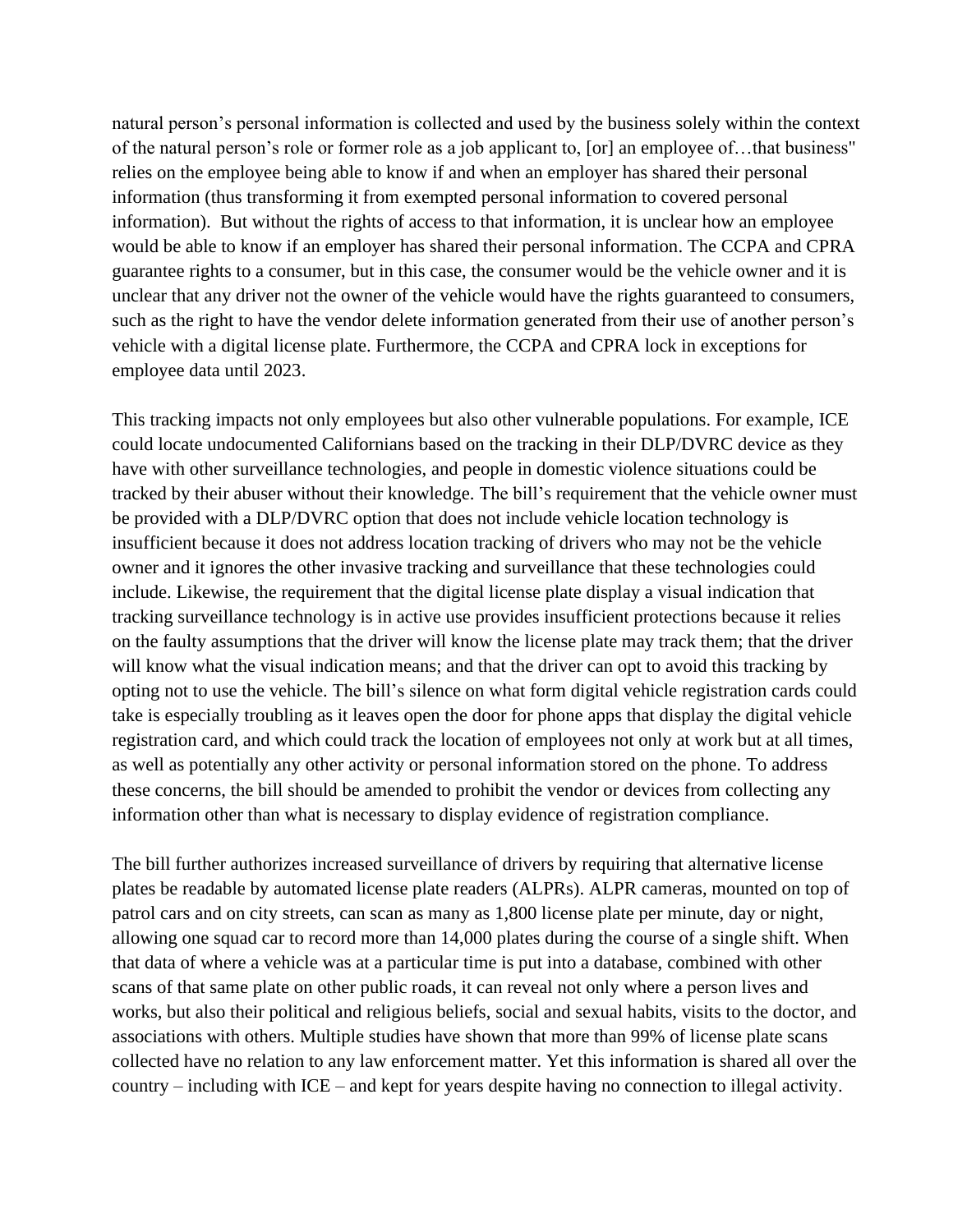Standard license plates are not required to be read by this surveillance technology, and alternative license plates should not be required to be readable either.

The bill language as it is in print appears to allow vendors to profit off mining participants' data so long as that data was not obtained to provide the device. We appreciate the amendments you have taken that specify that an entity contracted with the DMV for this purpose shall not share or sell any information obtained by virtue of contracting with the DMV to provide DLP/DVRC, including but not limited to any information collected from the device, and prohibit secondary uses of information collected by the vendor. Nevertheless, because the bill authorizes, and in some cases mandates, DLP/DVRC devices serve as tracking devices that surveil drivers, we request that the bill be further amended to prohibit the tracking or monitoring of an individual and the sharing of such information with state or federal law enforcement agencies, other private actors, or anyone who was not the driver of the vehicle at the time it was being tracked.

The security of data on devices and in transit between DMV servers, the vendor, and the DLP/DVRC is essential. We appreciate the amendments you have taken that address data security concerns, such as ensuring that the information transmitted to the DLP/DVRC, as well as any mobile app required for the DLP/DVRC, is encrypted and protected to the highest reasonable security standards broadly available. We encourage you to also include language requiring DLP/DVRCs have security features that prevent data from being intercepted while being transmitted from the DMV or vendor. It will be difficult and costly for the DMV and the vendor to build a secure mobile-accessible database, but a one-time download with updates pushed out as registration is renewed may be more secure than accessing a new digital copy each time the device is used. Such a provision would also ensure that a DLP/DVRC could be used for registration verification purposes even if the DLP/DVRC is unable to connect to Wi-Fi or otherwise connect to the DMV or vendor's servers.

Because technology sometimes fails, we appreciate the amendments you have taken that adds language ensuring that the DLP/DVRC device frequently notify the vendor if there is a malfunction and that the vendor must replace the device as soon as possible. We ask you to add to this language a timeline for when the device must be replaced by. The language in  $(b)(1)(H)$ does not fully address our concern as it can be read as applying to general requirements rather than specifically requiring that the information be displayed even when there is a device malfunction or failure. Finally, the language still leaves consumers on the hook for the cost of a car rental if the device malfunctions in a way that it no longer displays both the current registration status and the license plate number.

We are also concerned with a recent amendment regarding repercussions if the device fails or malfunctions. We had previously negotiated language with you that ensured that a device that malfunctioned or failed could not be the basis for any government action relating to the user,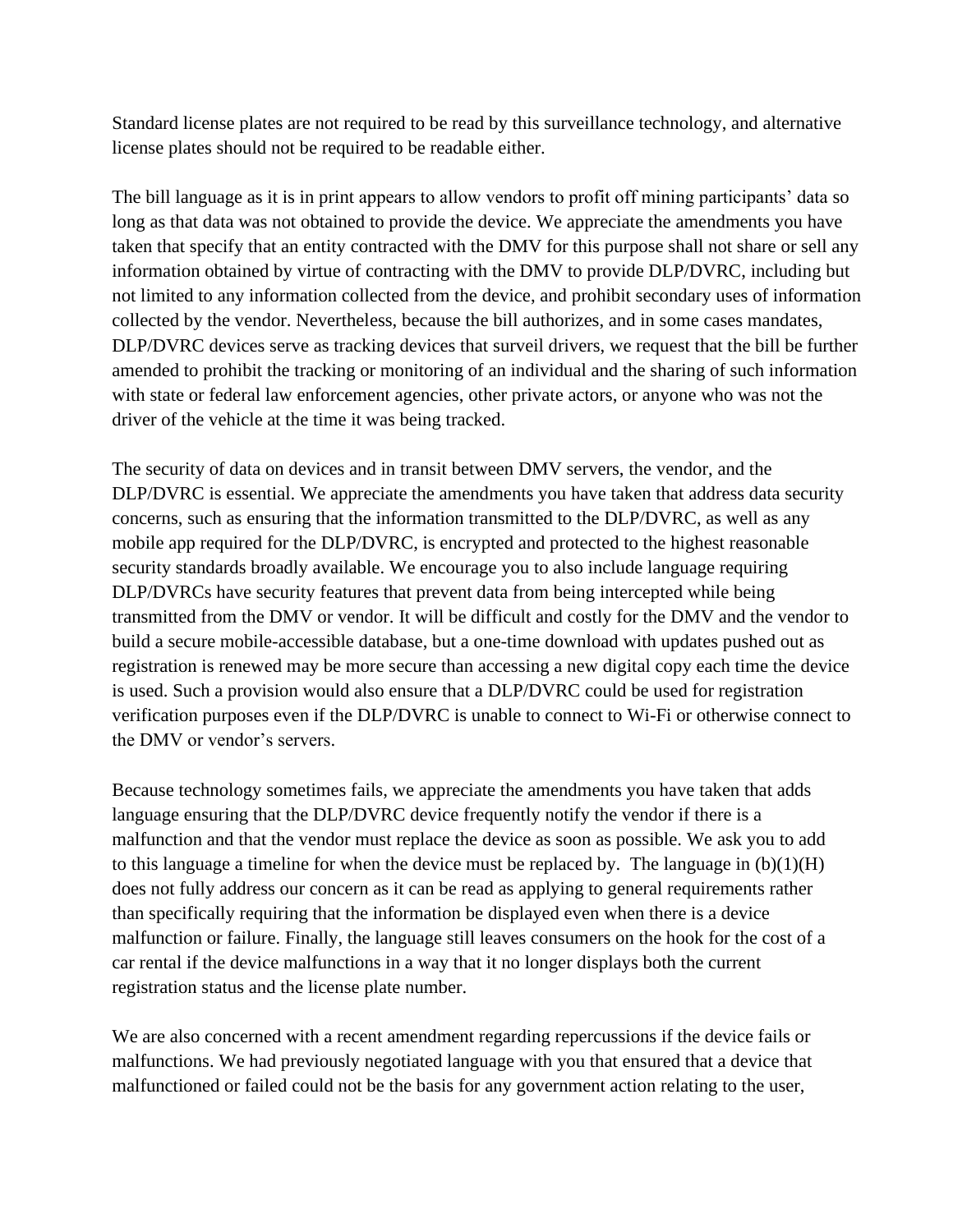including stopping or detaining the user or subjecting the user to any criminal or civil fines, fees, or punishments. Recent amendments, however, undo that agreement and instead make a device malfunction or failure subject to a fix-it ticket. This raises several concerns for us. If the vehicle registration is current, the driver should not be penalized for a failure on the vendor or device's part.

Additionally, traffic stops like these can have implications far beyond the tickets – including serving as the basis for a pretextual stop, which are [disparately used against drivers of color,](https://nam02.safelinks.protection.outlook.com/?url=https%3A%2F%2Flaist.com%2Fnews%2Flapd-traffic-stops-inspector-general-report-racial-disparities&data=04%7C01%7Cbcramer%40acluca.org%7C64866eba2f4946996f6008d931c9c027%7C967a6601223245fbacae4c3038ec6b2e%7C1%7C0%7C637595564864889929%7CUnknown%7CTWFpbGZsb3d8eyJWIjoiMC4wLjAwMDAiLCJQIjoiV2luMzIiLCJBTiI6Ik1haWwiLCJXVCI6Mn0%3D%7C1000&sdata=Twe5vFEvMVTzEM3Zy%2B2b2%2FTjLUrhC9D%2B54ynf2CI34c%3D&reserved=0) and the [risk of a potentially deadly encounter with police.](https://nam02.safelinks.protection.outlook.com/?url=https%3A%2F%2Fwww.washingtonpost.com%2Fopinions%2F2021%2F04%2F16%2Fremove-police-traffic-stops%2F&data=04%7C01%7Cbcramer%40acluca.org%7C64866eba2f4946996f6008d931c9c027%7C967a6601223245fbacae4c3038ec6b2e%7C1%7C0%7C637595564864889929%7CUnknown%7CTWFpbGZsb3d8eyJWIjoiMC4wLjAwMDAiLCJQIjoiV2luMzIiLCJBTiI6Ik1haWwiLCJXVCI6Mn0%3D%7C1000&sdata=uhYgFuV7OheJvVA3IDUIBUyoWQYmqENAZeLtQR7uZAU%3D&reserved=0) A 2019 report Inspector General's report on traffic stops in Los Angeles in 2019, for example, found that "Black and Hispanic people were more likely than White people to be stopped for a vehicle equipment violation, such as an issue with a license plate, a vehicle light, or a windshield obstruction. Specifically, 24 percent of stops of Black people and 25 percent of stops of Hispanic people were for equipment violations, while 14 percent of stops of White people and 19 percent of stops of people in the Other category were for this type of violation." <sup>1</sup> This same report also concluded that "pretextual stops based on minor equipment...more heavily impact low-income communities."<sup>2</sup> Allowing drivers with properly registered vehicles to be pulled over for device failures outside their control will provide yet another rationale for these pretextual stops.

Finally, because a fix-it ticket can be issued to the driver of a car rather than the vehicle owner, the driver would be responsible for the full cost of the fine and any penalties if the driver refuses to fix the problem with the device. We therefore suggest that the bill be amended back to the previous language in subdivision (f).

For these reasons, we must respectfully oppose AB 984 unless it further is amended.

Sincerely,

Becca Cramer-Mowder Legislative Coordinator & Advocate, ACLU California Action

Erica Olsen Director of Safety Net, National Network to End Domestic Violence

Christine Smith Public Policy Coordinator, California Partnership to End Domestic Violence

<sup>1</sup> [https://a27e0481-a3d0-44b8-8142-](https://a27e0481-a3d0-44b8-8142-1376cfbb6e32.filesusr.com/ugd/b2dd23_d3e88738022547acb55f3ad9dd7a1dcb.pdf)

[<sup>1376</sup>cfbb6e32.filesusr.com/ugd/b2dd23\\_d3e88738022547acb55f3ad9dd7a1dcb.pdf,](https://a27e0481-a3d0-44b8-8142-1376cfbb6e32.filesusr.com/ugd/b2dd23_d3e88738022547acb55f3ad9dd7a1dcb.pdf) page 26.  $<sup>2</sup>$  Ibid.</sup>